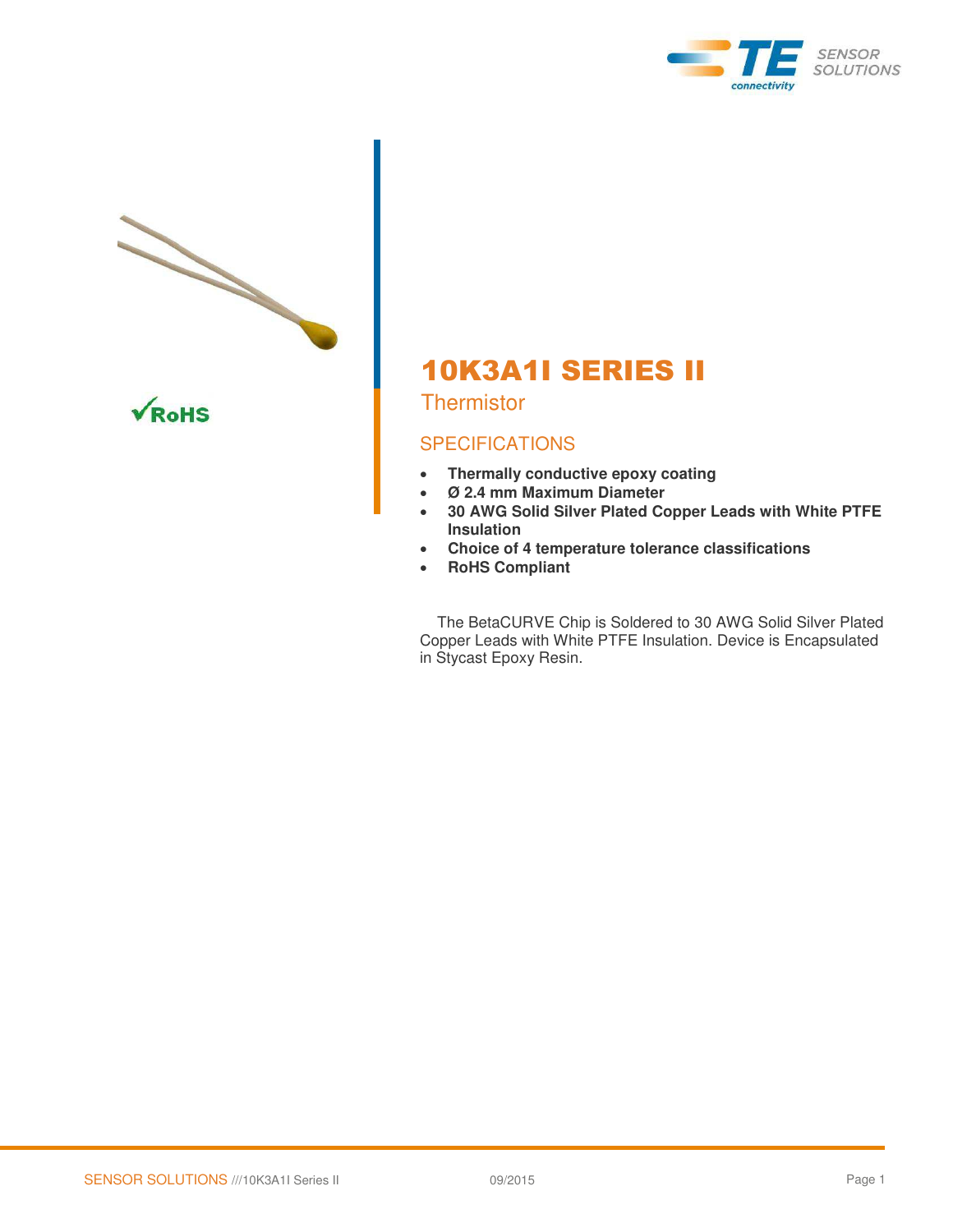## FEATURES

Interchangeability Proven Stability and Reliability Rapid time response PTFE Insulated lead Wires Thermally Conductive Epoxy Coating Temperature range -40 ºC to +125ºC

## APPLICATIONS

Temperature sensing, control and compensation Tight Tolerance Instrumentation Assembly into probes for a wide variety of applications General Instrumentation applications

## PERFORMANCE SPECS

| <b>Parameters</b>                                                    | <b>Units</b> | Value |
|----------------------------------------------------------------------|--------------|-------|
| Nominal Resistance at +25°C                                          | Ohms         | 10000 |
| 10K3A1iA Resistance tolerance from 0°C to +70°C                      | °C           | ± 0.1 |
| 10K3A1iB Resistance tolerance from $0^{\circ}$ C to +70 $^{\circ}$ C | °C           | ± 0.2 |
| 10K3A1iC Resistance tolerance from $0^{\circ}$ C to +70 $^{\circ}$ C | °C           | ± 0.5 |
| 10K3A1iD Resistance tolerance from $0^{\circ}$ C to +70 $^{\circ}$ C | °C           | ± 1.0 |
| Alpha Value at +25°C                                                 | $\%$ /°C     | 4.39  |
| Beta Value 25/85                                                     | Κ            | 3976  |
| Tolerance on Beta Value 25/85                                        | $\%$         | ± 0.5 |
| Time response in Liquids                                             | Seconds      | < 1   |
| Dissipation Constant in still air                                    | $mW$ /°C     | 0.85  |

### MECHANICAL DETAILS



|        | <b>Dimensions</b>                                                  |                      |           |  |  |
|--------|--------------------------------------------------------------------|----------------------|-----------|--|--|
|        |                                                                    |                      |           |  |  |
|        | $10 \pm 2$ mm                                                      | $76 \pm 2 \text{mm}$ | 2.4mm Max |  |  |
| Note 1 | 30 AWG Solid Silver Plated Copper Leads with White PTFE Insulation |                      |           |  |  |
| Note 2 | Yellow Stycast 2850ft Epoxy                                        |                      |           |  |  |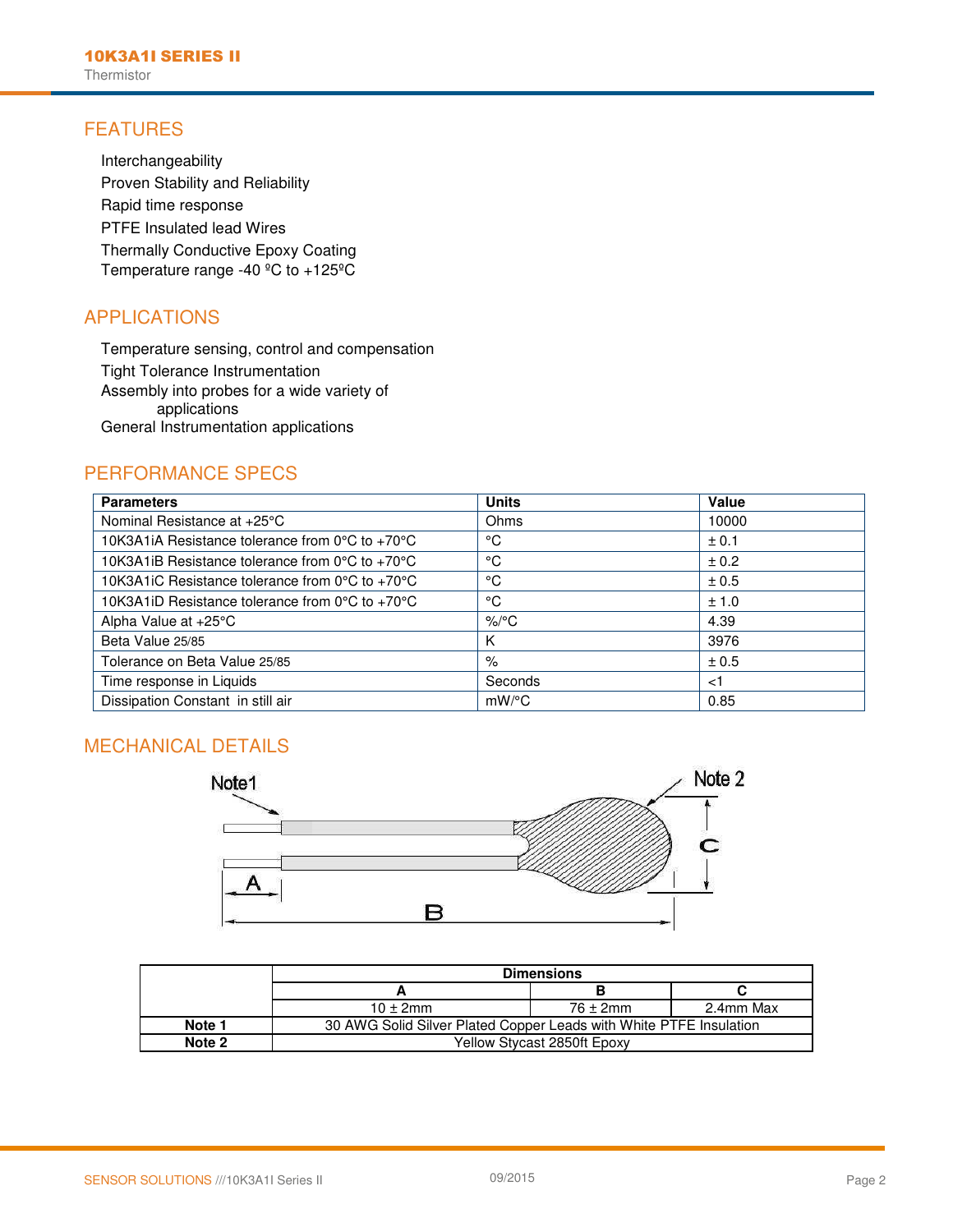## RESISTANCE V TEMPERATURE TABLE

|  | °€<br>Temp. | Ohm: |
|--|-------------|------|
|--|-------------|------|

| -40            | 336098 |
|----------------|--------|
| -39            | 314553 |
| -38            | 294524 |
| $-37$          | 275897 |
| -36            | 258563 |
| -35            | 242427 |
| -34            | 227398 |
| -33            | 213394 |
| -32            | 200339 |
| -31            | 188163 |
| -30            | 176803 |
| -29            | 166198 |
| -28            | 156294 |
| -27            | 147042 |
| -26            | 138393 |
| -25            | 130306 |
| $-24$          | 122741 |
| -23            | 115661 |
| -22            | 109032 |
| -21            | 102824 |
| -20            | 97006  |
| -19            | 91553  |
| -18            | 86439  |
| -17            | 81641  |
| $-16$          | 77138  |
| -15            | 72911  |
| -14            | 68940  |
| -13            | 65209  |
| $-12$          | 61703  |
| -11            | 58405  |
| $-10$          | 55304  |
| -9             | 52385  |
| -8             | 49638  |
| 7              | 47050  |
| -6             | 44613  |
| $\overline{5}$ | 42317  |
| $-4$           | 40151  |
| 3              | 38110  |
| $\overline{c}$ | 36184  |
| $-1$           | 34366  |
| 0              | 32651  |

| 1  | 31031 |
|----|-------|
| 2  | 29500 |
| 3  | 28054 |
| 4  | 26687 |
| 5  | 25395 |
| 6  | 24172 |
| 7  | 23016 |
| 8  | 21921 |
| 9  | 20885 |
| 10 | 19903 |
| 11 | 18973 |
| 12 | 18092 |
| 13 | 17257 |
| 14 | 16465 |
| 15 | 15714 |
| 16 | 15001 |
| 17 | 14324 |
| 18 | 13682 |
| 19 | 13073 |
| 20 | 12493 |
| 21 | 11943 |
| 22 | 11420 |
| 23 | 10923 |
| 24 | 10450 |
| 25 | 10000 |
| 26 | 9572  |
| 27 | 9165  |
| 28 | 8777  |
| 29 | 8408  |
| 30 | 8056  |
| 31 | 7721  |
| 32 | 7402  |
| 33 | 7097  |
| 34 | 6807  |
| 35 | 6530  |
| 36 | 6266  |
| 37 | 6014  |
| 38 | 5774  |
| 39 | 5544  |
| 40 | 5325  |
| 41 | 5116  |

| IS        | Temp. °C       | Ohms  | Temp. °C | Ohms | Temp. °C | Ohms            |
|-----------|----------------|-------|----------|------|----------|-----------------|
|           |                |       |          |      |          |                 |
| 098       | 1              | 31031 | 42       | 4916 | 83       | 11 <sup>2</sup> |
| 553       | $\overline{c}$ | 29500 | 43       | 4724 | 84       | 110             |
| 524       | 3              | 28054 | 44       | 4542 | 85       | 107             |
| 897       | 4              | 26687 | 45       | 4367 | 86       | 103             |
| 563       | 5              | 25395 | 46       | 4200 | 87       | 100             |
| 427       | 6              | 24172 | 47       | 4040 | 88       | 97              |
| 398       | 7              | 23016 | 48       | 3887 | 89       | 94              |
| 394       | 8              | 21921 | 49       | 3741 | 90       | 91              |
| 339       | 9              | 20885 | 50       | 3601 | 91       | 88              |
| 163       | 10             | 19903 | 51       | 3467 | 92       | 86              |
| 803       | 11             | 18973 | 52       | 3339 | 93       | 83              |
| 198       | 12             | 18092 | 53       | 3216 | 94       | 81              |
| 294       | 13             | 17257 | 54       | 3098 | 95       | 78              |
| 042       | 14             | 16465 | 55       | 2985 | 96       | 76              |
| 393       | 15             | 15714 | 56       | 2877 | 97       | 74              |
| 306       | 16             | 15001 | 57       | 2773 | 98       | 72              |
| 741       | 17             | 14324 | 58       | 2674 | 99       | 69              |
| 661       | 18             | 13682 | 59       | 2579 | 100      | 67              |
| 032       | 19             | 13073 | 60       | 2487 | 101      | 65              |
| 824       | 20             | 12493 | 61       | 2399 | 102      | 64              |
| 06        | 21             | 11943 | 62       | 2315 | 103      | 62              |
| 53        | 22             | 11420 | 63       | 2234 | 104      | 60              |
| 139       | 23             | 10923 | 64       | 2157 | 105      | 58              |
| 341       | 24             | 10450 | 65       | 2082 | 106      | 57              |
| 38        | 25             | 10000 | 66       | 2011 | 107      | 55              |
| 11        | 26             | 9572  | 67       | 1942 | 108      | 53              |
| 40        | 27             | 9165  | 68       | 1876 | 109      | 52              |
| 209       | 28             | 8777  | 69       | 1813 | 110      | 51              |
| 703       | 29             | 8408  | 70       | 1752 | 111      | 49              |
| I05       | 30             | 8056  | 71       | 1693 | 112      | 48              |
| 804       | 31             | 7721  | 72       | 1637 | 113      | 46              |
| 85        | 32             | 7402  | 73       | 1582 | 114      | 45              |
| 38        | 33             | 7097  | 74       | 1530 | 115      | 44              |
| 150       | 34             | 6807  | 75       | 1480 | 116      | 43              |
| 313       | 35             | 6530  | 76       | 1432 | 117      | 42              |
| 317       | 36             | 6266  | 77       | 1385 | 118      | 41              |
| 51        | 37             | 6014  | 78       | 1341 | 119      | 39              |
| 10        | 38             | 5774  | 79       | 1298 | 120      | 38              |
| <u>84</u> | 39             | 5544  | 80       | 1256 | 121      | 37              |
| 866       | 40             | 5325  | 81       | 1216 | 122      | 36              |
| 51        | 41             | 5116  | 82       | 1178 | 123      | 35              |
|           |                |       |          |      | 101      | OF              |

| 83  | 1141 |
|-----|------|
| 84  | 1105 |
| 85  | 1070 |
| 86  | 1037 |
| 87  | 1005 |
| 88  | 974  |
| 89  | 945  |
| 90  | 916  |
| 91  | 888  |
| 92  | 862  |
| 93  | 836  |
| 94  | 811  |
| 95  | 787  |
| 96  | 764  |
| 97  | 741  |
| 98  | 720  |
| 99  | 699  |
| 100 | 678  |
| 101 | 659  |
| 102 | 640  |
| 103 | 622  |
| 104 | 604  |
| 105 | 587  |
| 106 | 571  |
| 107 | 555  |
| 108 | 539  |
| 109 | 524  |
| 110 | 510  |
| 111 | 496  |
| 112 | 482  |
| 113 | 469  |
| 114 | 457  |
| 115 | 444  |
| 116 | 432  |
| 117 | 421  |
| 118 | 410  |
| 119 | 399  |
| 120 | 388  |
| 121 | 378  |
| 122 | 368  |
| 123 | 359  |
| 124 | 350  |
| 125 | 341  |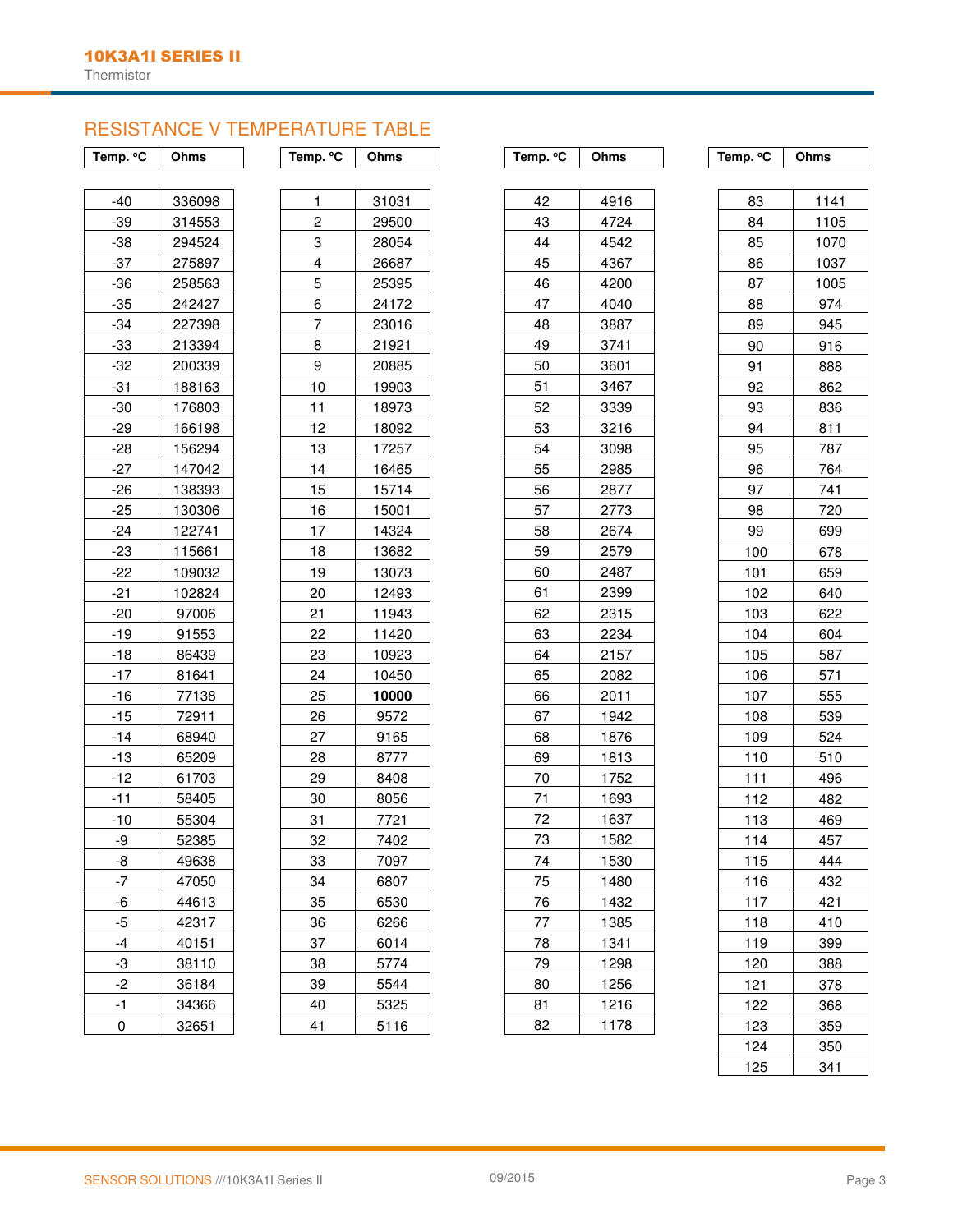## ORDERING INFORMATION

| <b>Part Number</b> | <b>Description</b>                  | <u>Ω @25</u> °C | <b>MOQ</b> |
|--------------------|-------------------------------------|-----------------|------------|
| 10K3A1iA           | Series II Thermistor - Epoxy Coated | 10000           | $.000*$    |
| <b>10K3A1iB</b>    | Series II Thermistor - Epoxy Coated | 10000           | $.000*$    |
| <b>10K3A1iC</b>    | Series II Thermistor - Epoxy Coated | 10000           | $.000*$    |
| <b>10K3A1iD</b>    | Series II Thermistor - Epoxy Coated | 10000           | $000*$     |

\* For quantities less than Minimum Order Quantity – Contact Distribution

### **NORTH AMERICA**

Measurement Specialties, Inc., a TE Connectivity Company 910 Turnpike Road Shrewsbury, MA 01545 Tel: 1-508-842-0516 Fax: 1-508-842-0342 Sales: [temperature.cs.amer@meas-spec.com](http://www.meas-spec.com/product/%09%09%09%09%09%09%09mailto:temperature.cs.amer@meas-spec.com) 

### **EUROPE**

Measurement Specialties (Europe), Ltd., a TE Connectivity Company Ballybrit Business Park Galway Ireland Tel: +353-91-753238 Fax: +353-91-770789 Sales: [temperature.cs.emea@meas-spec.com](http://www.meas-spec.com/product/%09%09%09%09%09%09%09mailto:temperature.cs.emea@meas-spec.com) 

### **ASIA**

Measurement Specialties (China), Ltd., a TE Connectivity Company No. 26 Langshan Road Shenzhen High-Tech Park (North) Nanshan District, Shenzhen 518057 China Tel: +86 755 3330 5088 Fax: +86 755 3330 5099 Sales: [temperature.cs.asia@meas-spec.com](http://www.meas-spec.com/product/%09%09%09%09%09%09%09mailto:temperature.cs.asia@meas-spec.com) 

### **[TE.com/sensorsolutions](http://www.te.com/sensorsolutions)**

Measurement Specialties, Inc., a TE Connectivity company.

Measurement Specialties, TE Connectivity, TE Connectivity (logo) and EVERY CONNECTION COUNTS are trademarks. All other logos, products and/or company names referred to herein might be trademarks of their respective owners.

The information given herein, including drawings, illustrations and schematics which are intended for illustration purposes only, is believed to be reliable. However, TE Connectivity makes no warranties as to its accuracy or completeness and disclaims any liability in connection with its use. TE Connectivity's obligations shall only be as set forth in TE Connectivity's Standard<br>Terms and Conditions of Sale f

© 2015 TE Connectivity Ltd. family of companies All Rights Reserved.